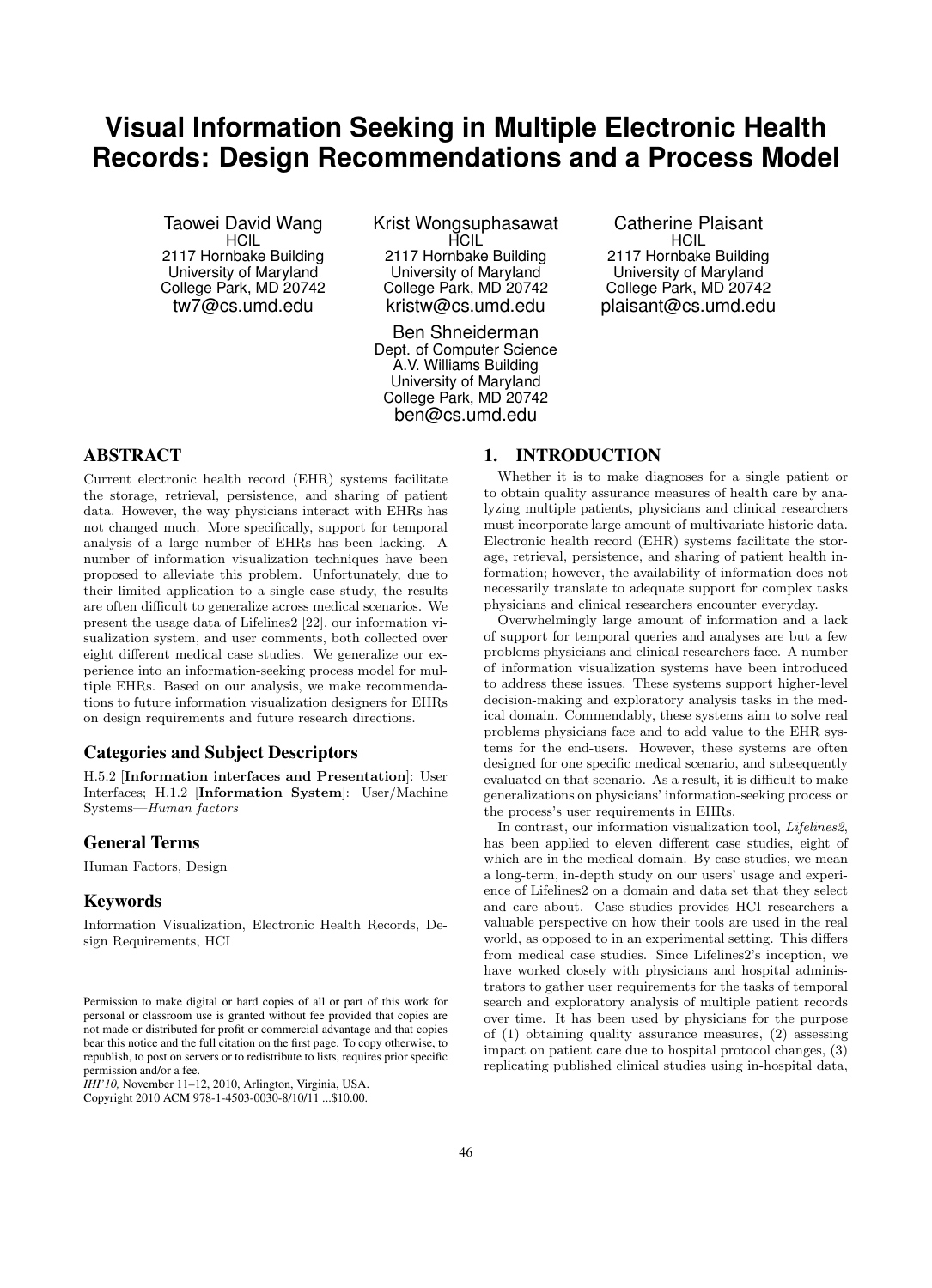and (4) simply searching for patients with interesting medical event patterns.

Over the two-and-half year period in which these case studies took place, we observed how physicians used Lifelines2, logged the interactions performed and features used, and collected physicians' comments. By analyzing the usage and user-feedback data, we were able to make generalizations about searching for temporal information in EHRs. Section 2 first presents related work. We then present Lifelines2 in Section 3 and describe one case study in detail. We present an analysis of Lifelines2 usage log data and a process model, and conclude with a list of design recommendations.

#### 2. RELATED WORK

As EHR systems become more prevalent, the need for effective techniques to interact with EHRs also become more pressing. A growing number of recent field research efforts have studied how end-users interact with EHRs in hospitals. While some studies have focused on how patients can benefit from a display of their own EHR[25], most efforts have focused on how medical professionals as end users. These studies follow, for example, physicians' workflow in supplementing, annotating, and reusing EHRs [24, 27, 3, 19]. These field studies identify important design challenges, and EHR systems must overcome them to support medical professionals' tasks. Unfortunately, the field studies often fall short of recommending possible technologies for solving these problems [24, 3, 19].

Many EHR systems lack features that support important end-user tasks. Exploratory analysis, effective representation, and temporal queries are but a few that are often found lacking even in state-of-the-art systems such as Amalga[11] or i2b2[12]. As a result, many information visualization systems have been proposed with different techniques to support these tasks and supplement the EHR systems. Some approaches are static visualizations, such as the one proposed by Powsner and Tufte[17], but most modern ones are interactive. Many of these support only a single EHR – Lifelines[15], Midgaard[1], Web-Based Interactive Visualization System[13], VIE-VISU[8], to name a few. They generally focus on supporting physicians to quickly absorb a patient's potentially lengthy medical history in order to make better medical decisions. On the other hand, a number of systems expand the coverage to multiple EHRs, for example, Similan[26], Protempa[16], Gravi++[7], VISITORS[10], and IPBC[4]. These systems typically focus on novel search and aggregation strategies for multiple EHRs.

These information visualization systems are all motivated by real issues physicians or clinical researchers encounter when the typical presentation of medical data is not conducive to their analysis tasks. However, because of limited availability of physicians and clinical researchers, very few systems have gone through multiple detailed long-term case studies [18]. While these systems demonstrate the usefulness of their features in one or two isolated medical case studies, the results are harder to generalize. As a consequence, these information visualization efforts rarely make broader generalizations about their techniques. They also rarely make recommendations on the directions information visualization designers for EHRs should pursue further. In contrast, we applied Lifelines2 to eleven case studies, eight of which are medical scenarios according to the multidimensional in-depth long-term case studies (MILCS) model [20].



Figure 2: (a) shows three EHRs in Lifelines2 that are un-aligned (calendar time). (b) shows the same three EHRs aligned by their  $1^{st}$  *IMC* event (relative time).

By analyzing the multidimensional user and usage data we collected, we believe we can contribute to the field by making some generalizations and recommendations. However, because Lifelines2 aims to support searching and exploring multiple EHRs, the generalizations and recommendations presented in this work may not apply to the design of single-EHR systems.

In addition to presenting the analysis on user and usage data of Lifelines2, we also present a process model which generalizes how physicians seek information in EHRs. Our process model is similar in construction to the sense-making loop presented by Stuart Card and others [2, 14, 21]. However, ours differ in the level of granularity and application domain. We focus specifically on multiple EHRs and with a strong emphasis in temporal analysis. Our level of granularity and task-specificity is similar to the proposed process model for social network analysis [6].

#### 3. LIFELINES2

Lifelines2 is designed for visualizing temporal categorical data for multiple records. Temporal categorical data are time-stamped data points that are not numerical in nature. For example, in an EHR, the patient's past hospital visits, diagnoses, treatments, medication prescribed, and medical tests performed, etc. can be considered as temporal categorical data. These data are point data (no durations) with a name, and can be thought of as "events", This differs from temporal numerical data such as blood pressure readings, or platelet counts. Lifelines2 visualizes these temporal categorical data and provides a number of visualization and interaction techniques for exploratory analysis.

Figure 1 shows a screen shot of Lifelines2. (a) is Lifelines2's main display of EHR. Each patient occupies a row, and is identified by its ID on the left. Under the ID, a list of event types in that EHR is listed. Each event is represented by a color-coded triangle and placed on the time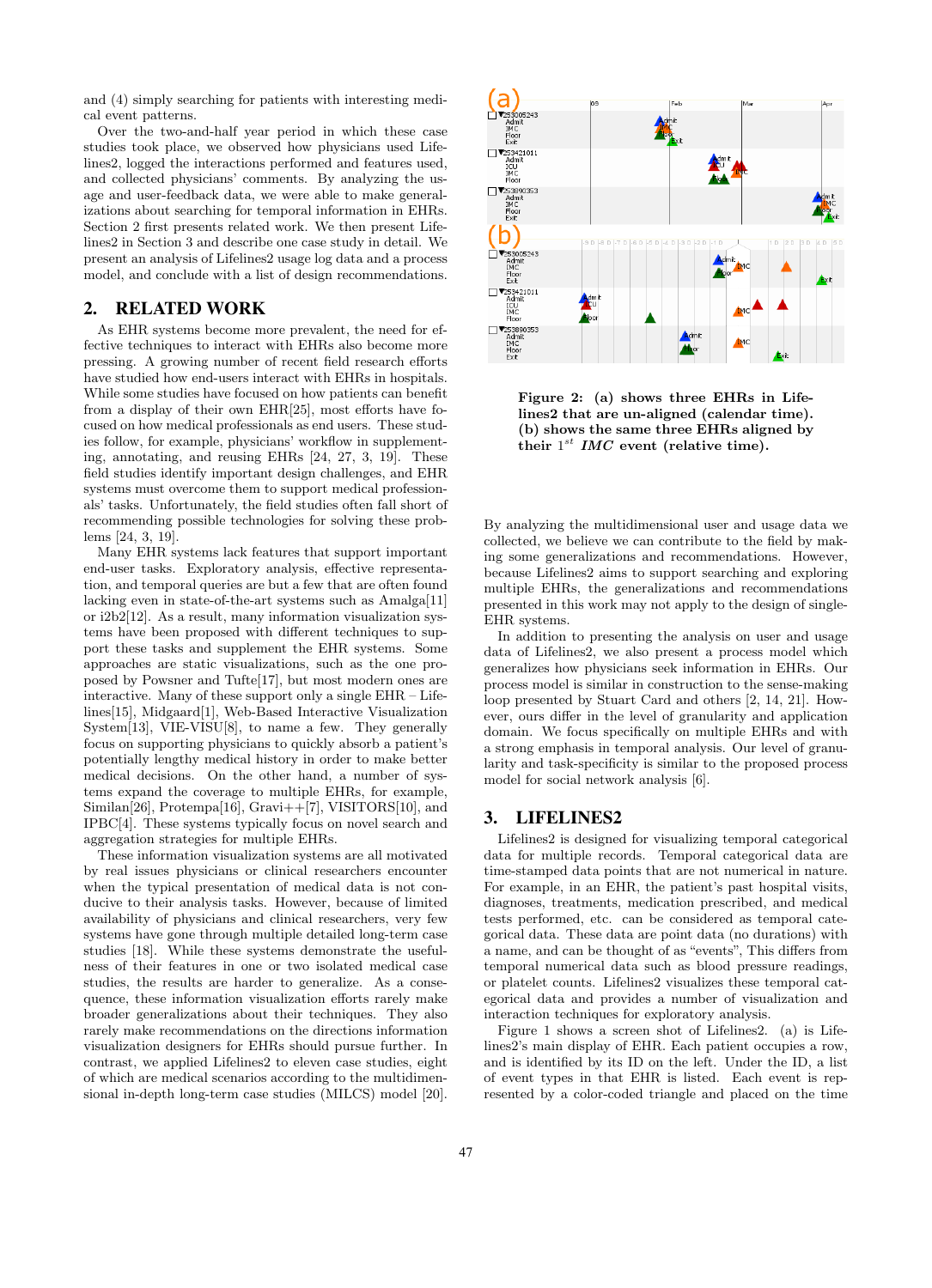

Figure 1: A screen shot of Lifelines2. (a) shows the main visualization of multiple EHRs. (b) is a temporal summary, showing the distribution of the three event types  $Admit$ , Exit, and ICU over time. (c) is the control panel for Lifelines2. Each of the 318 patients is aligned by their  $1^{st}$ occurrence of IMC, ranked by the number of ICU events, and filtered by the sequence of events.

line. (c) is the control panel for Lifelines2. Each patient is aligned by the  $1^{st}$  occurrence of *IMC*, ranked by the number of  $ICU$  events, and filtered by the sequence of events  $[Admit,$ No ICU, IMC, ICU|. EHRs that match the filter are highlighted in orange. Of the 318 EHRs in Figure 1, only 39 were found to be matches. (b) is called a temporal summary, and it displays the distribution of Admit, Exit, and ICU events. In (a) and (b), analysts can zoom in, zoom out, pan, and scroll. Tool tips provide detailed information for each event when moused over.

By aligning every patient by its corresponding events  $(1^{st},$  $2^{nd}$ , ect., and last,  $2^{nd}$  to the last, etc.), physicians can better compare the patients as a group. Events that occur commonly before or after the alignment can be more easily detected. When an alignment is active, the time line becomes relative to the alignment (Figure 2 (b)).

Analysts can rank the EHRs by their ID (default behavior), or by the number of occurrences of the different event types. They can also filter by the number of occurrences of



Figure 3: Comparison of the distribution of Exit events for two groups of patients.

event types, or by a sequence filter (Figure 1) (c). Align, Rank, Filter are affectionately called the ARF framework, and serves as a basis for user interaction in Lifelines2 [22].

Temporal summaries [23] are histograms of events over time, but analysts can change it to number of EHRs or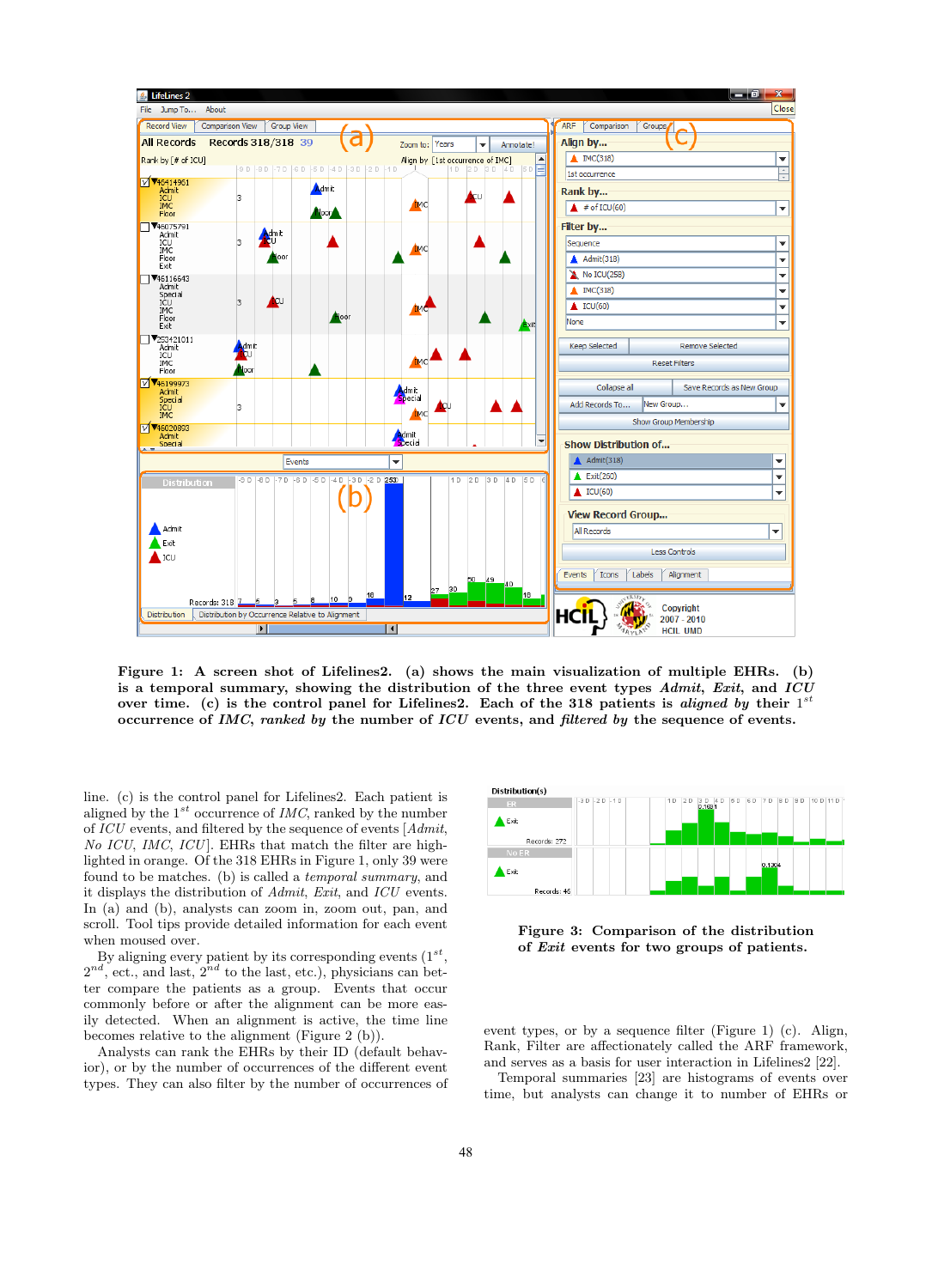number of events per EHR. Temporal summaries are temporally synchronized with the main visualization, and share the same temporal granularity. Analysts can use direct manipulation to select EHRs that contribute to a certain bin in the histogram. By combining alignment and temporal summaries, analysts can select, for example, all patients that entered ICU within 24 hours of entering IMC.

Finally, after filtering and selection, analysts can choose, optionally, to save their results as a separate group. Multiple groups can be compared in comparison mode, where one temporal summary represents a group, and arbitrarily many groups can be compared. Figure 3 compares two groups of patients. The first contains patients who have entered the emergency room (ER), and the other contains those who have not. These patients are all aligned by their admission time (*Admit*), and the distribution of *Exit* events is plotted. The events are normalized by the number of patients in each group, subsequently the bars represent the percentage of patients who exit in each day following their admission. There is a peak for patients who go through ER, while those who do not have a more irregular distribution. The comparison features allow physicians to, for example, directly compare patient groups that undergo different treatment options.

#### 4. MEDICAL CASE STUDIES

#### 4.1 Overview

We conducted our case studies in two phases. In the first phase (early-adoption), physicians and hospital administrators worked with us to iteratively refine and improve Lifelines2's features and usability. Our collaborators learned features of Lifelines2. This early adoption phase lasted for over a year, during which we conducted three case studies: (1) finding patients who exhibited contrast-induced nephropathy, (2) finding patients who exhibited heparin-induced thrombocytopenia, and (3) studying hematrocrit levels in trauma patients with respect to discharge patterns and length of stay in the hospital.

After the early-adoption case studies, we conducted eight additional mature-adoption case studies, five of which were in the medical domain. In this phase, no new novel interaction or visualization features were implemented in Lifelines2. We only added bug fixes and small features that facilitate the analyses. In this phase, Lifelines2 was used to (1) replicate a study that investigates the relationship between day light savings time change and heart attack incidents [9], (2) perform a follow-up study on heparin-induced thrombocytopenia in ICU patients [23], (3) study hospital room transfer in patients as a measure for quality assurance (two case studies, one for the Bounce-back patterns, and the other for the  $Step Up$  patterns), and (4) study the impact on patient care due to a change in protocol that governs when Bi-level Positive Airway Pressure (BiPap) is applied.

All of our case studies were selected and initiated by our collaborators (regardless of phase). Our collaborators would present a medically relevant question that they would like to investigate. These questions are typically difficult to answer with their current EHR system and supporting software. However, not all questions are good candidates. For example, questions that involve analysis of numerical data, for which Lifelines2 is ill-suited for, are discontinued (such as the hematocrit study). Most of the unsuitable questions arise during the first phase, when collaborators' familiarity of Lifelines2 is low. By the end of the early-adopter phase, however, our collaborators became experts of Lifelines2's features, and, subsequently, very good at identifying interesting medical questions suitable for Lifelines2. Due to time constraints, however, we were only able to perform five mature-adoption case studies.

Each case study follows the same template. Physicians describe an interesting medical scenario and ask database administrators to obtain the relevant data from their current EHR system. The data is preprocessed and then converted to Lifelines2 format. The data is later loaded in Lifelines2 and interactively explored together by our collaborators and us (University of Maryland (UMD) researchers). This exploration often revealed additional problems, which may, for example, require additional data or prompt additional preprocessing. It usually takes two to three one-hour meetings with our collaborators to ensure good data quality, followed by more meetings dedicated to analysis.

During the analysis meetings, the physicians and UMD researchers share a large display. In the early-adoption phase, we encourage physicians to interact with Lifeliens2 directly to (1) familiarize themselves with the features and operations of the system, and (2) to identify bugs and interface issues as end-users. In the mature adoption phase, the physicians would typically dictate what actions to take, and UMD researchers would interact with Lifelines2 based on the dictation. Under this methodology, we were able to better follow our collaborators' thought process in a field we are not familiar with. This also forces our collaborators to explain to us the medical significance and nuances of their interpretation. During these meetings, we record our collaborators' feedback. The feedback typically include our collaborators' impressions of Lifelines2, its comparison and contrast with current EHR system, and suggestions of features to include in future versions. They also often include discussions of the case study and proposals of additional related case studies. The recording was originally collected via note-taking and later via audio recording. All interactions performed in Lifelines2 – align, rank, filter, zooming, etc. – are logged automatically using Lifelines2's logging facility.

Although we have previously worked with a neurologist, an osteopathic physician, and two nursing professors in the early stages of Lifelines2. Over the eight medical case studies, the only medical professional we worked with are physicians, including an emergency room director, two professors in medicine, an internal medicine physician, to a resident. Some of them participated in more than one case studies. Database administrators and EHR system engineer were also involved. A case study typically takes one to six months to complete. Some case studies include repeated analysis of patients in different time periods, while some are performed for a single period. Some case studies include patients a range of ten years, while others include only a few months. The number of patients in the case studies can be as few as 800 (with 65, 000 events) or as many as 51, 000 (with 207, 000 events). Case studies can take tens of meetings and hundreds of e-mail exchanges to organize, execute, and finally compile final results.

## 4.2 Case Study: Identifying Step-Up Patterns

We describe a case study on patient room transfers to demonstrate how Lifelines2's features are used in a real scenario. Hospital rooms can be roughly classified into: (1) ICU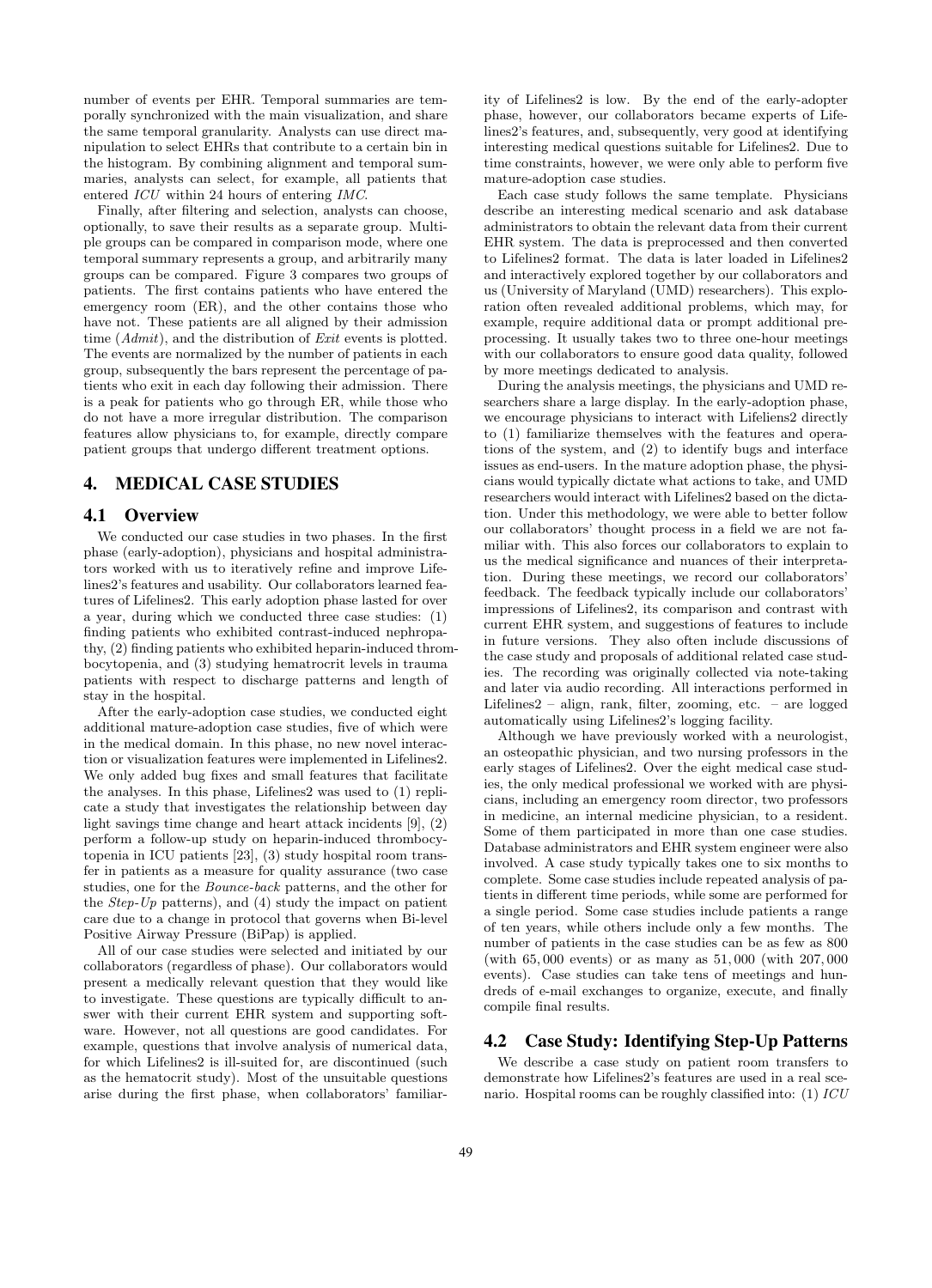(intensive care units that provide the highest level of care), (2) IMC (intermediate medical care rooms that house patients who need elevated level of care, but not serious enough to be in  $ICU$ ), (3) Floor (normal hospital beds that typically house patients with no life-threatening conditions), and  $(4)$ Special (emergency room, operating room, or other rooms). In this study, the dataset also includes patients' hospital admission  $(Admit)$  and hospital discharge  $(Exit)$  if they have already exited. Each of these room data points comes with a time stamp, indicating when the patient is transferred-in. Transfer-out is implied by subsequent transfer-ins to another rooms or Exit.

The physicians are interested in the Step-Up pattern. This is a pattern where a patient who was initially triaged to go to an IMC room, but then immediately escalated to higherlevel care rooms. The pattern may be indicative of mistriage – that is, sending patients too sick to IMC instead of ICU in the first place. The exact criteria are patients who were sent to IMC, but escalated to ICU within 24 hours. For example, the fifth patient from the top in Figure 1 exhibits exactly the Step-Up pattern.

There are two hypotheses our physician collaborators are interested in. First, the nurses in IMC have noticed anecdotally an increased number of Step-Up cases. Our collaborators want to verify this claim and decide if protocols need to be changed in triage. Secondly, our collaborators hypothesize that because newly graduated doctors enter the hospital in the third quarter (July-September) every year, the percentage of Step-Up cases may be higher in these months.

The original query seems easy to perform. By first aligning by all patients' IMC events and selecting all ICU events that occur within 24 hours after the alignment, we should be able to identify all patients who exhibit the Step-Up case. However, when the authors and our collaborators examined data together, we realized several issues. For example, there should not be any *Floor* events between *IMC* and *ICU* (patient going from  $IMC$  to Floor then to  $ICU$ ) because this suggests the escalation from Floor to ICU is likely not due to an earlier triage. Similarly, there should not be an ICU prior to the IMC in question. If there were, the patient was already in ICU, and this would be not be considered a Step-Up. These nuances in data were not expected initially, but the visualization and the application of alignment made their existence alarmingly obvious. A direct application of, for example, SQL query using our original formulation would have missed these nuances. However, these nuances can be handled and easily verified in Lifelines2:

- 1. Perform a sequence filter using  $[IMC, No \ Floor, ICU]$ , and save the results as a new group named IMC-No Floor-ICU.
- 2. Align by  $1^{st}$  IMC.
- 3. Temporally select (in a temporal summary) ICU events that occur any time prior to the alignment, and remove the selected EHRs.
- 4. Temporally select ICU events that occur within 24 hours after alignment, and keep the selected EHRs.
- 5. Save as a new group and export this new group as a file.
- 6. Return to group IMC-No Floor-ICU.
- 7. Repeat steps 1-6 by changing the  $1^{st}$  *IMC* to the  $n^{th}$ IMC. Stop when there are no records with n IMCs.



Figure 4: Number of patients admitted to IMC (2007-2009).



Figure 5: Number of patients who exhibited the Step-Up pattern (2007-2009).

We conducted this study for every quarter from January, 2007 to December, 2009. Each quarter took about 12-20 minutes to perform. The data contains all patients who have been admitted to IMC in that period. A screen shot of a quarterly data is shown in Figure 1. Figure 4 shows the number of patients admitted to IMC in that period. The IMC patient count is on a rising trend since the  $3^{rd}$ quarter of 2008. Figure 5 shows the number of patients who exhibit the Step-Up pattern in the same period, a subset of all patients admitted to IMC. The line graph is more jagged than Figure 4, however, its upward trending is clear. Finally, we plot the percentage of patients who exhibit Step-Up patterns (out of the IMC patient counts) in Figure 6. The percentage of Step-Up patients peaks in the middle two quarters of 2008 (at nearly 7%), but has been in decline since then. One of our physician collaborators explains, "The nurses must have gotten the impression that mis-triaging occurred more often because they have encountered more Step-Up cases. They felt the increased number of cases was due to errors in the triaging, while the real reason is more likely due to the increase of IMC patients." He also added,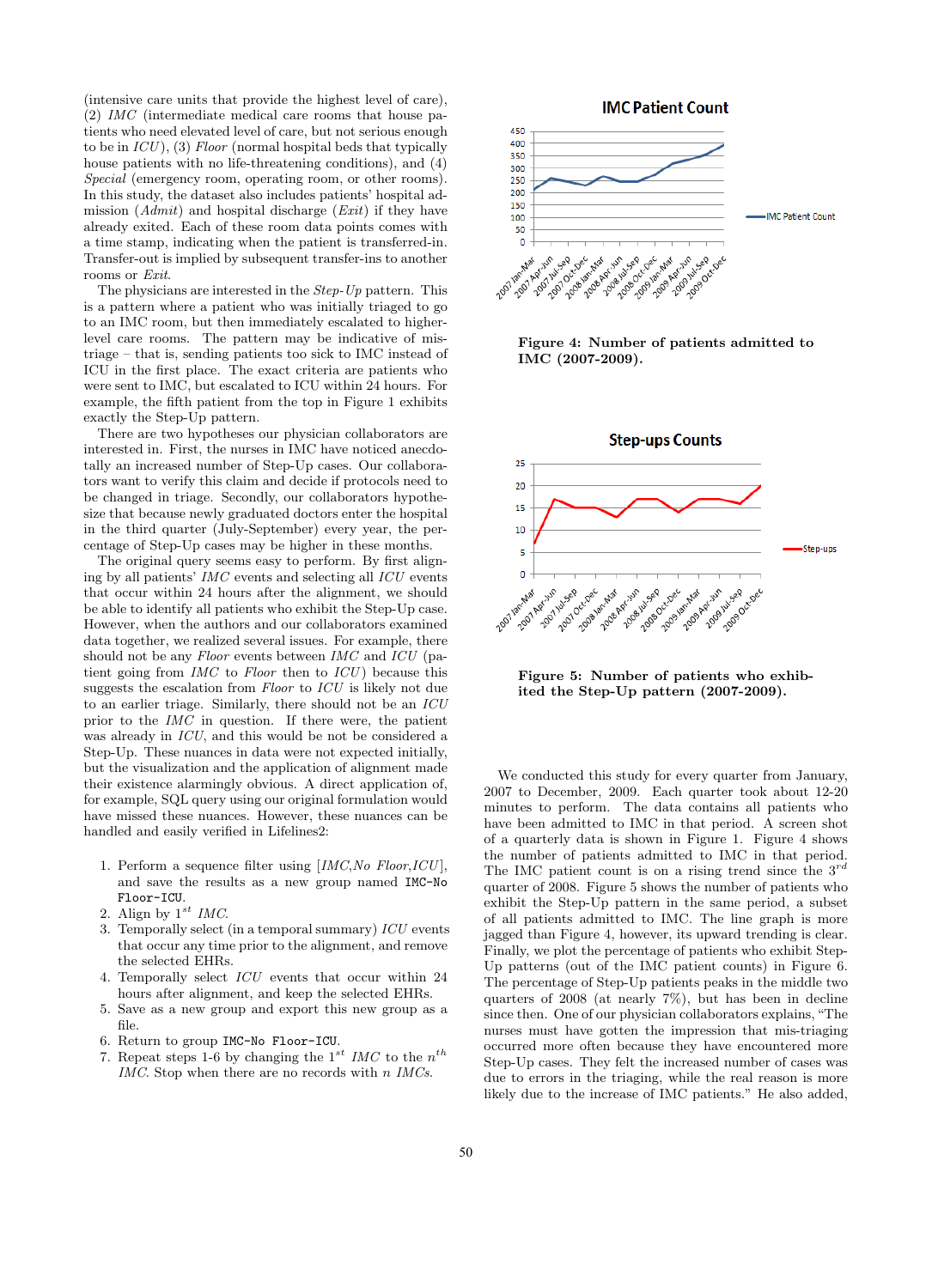

Figure 6: Percentage of patients who exhibited the Step-Up pattern (2007-2009).



Figure 7: Percentage of patients who exhibited the Step-Up pattern (2007-2009).

"The reason for the increase of IMC patients was not due to the increase of diseases or injuries. Instead, it was merely a reflection on the expansion of IMC care in the hospital."

The percentage of Step-Up patients are ordered by quarter in Figure 7 to investigate the second hypothesis. Of the four quarters, the second quarter has the highest number of Step-Up cases, and the first quarter has the fewest. There is no evidence of an increase of Step-Up cases in quarter 3. One of our physician collaborator commented that, "The attending physicians (supervisors of the residents) must have been doing a good job reviewing the results of the resident triaging process." He, however, did not offer an explanation for why the numbers in the first quarter are so much lower than the others.

#### 5. INTERACTION LOGS

The case studies such as the one presented in Section 4.2 demonstrate how Lifelines2 can be beneficial to analysts in medical scenarios. However, some case studies rely on a set of Lifelines2 features more than the others. For example, in replicating a study that links heart attack incidents to day



Figure 8: Distribution of Align, Rank, and Filter usage over a year and half.

light savings time change [9], analysts found the features in temporal summaries in conjunction with alignment are sufficient. In the Step-Up study, however, more features are essential.

By September of 2008, most of Lifelines2 features were complete. Since then, the logging facilities in Lifelines2 had been logging all user actions. The logs keep track of analysts' interactions with Lifelines2 – features used, navigation actions, etc.. The Lifelines2 log output is in the format of Lifelines2 input, so the logs can be read by Lifelines2 for analysis. There are a total of 2477 Lifelines2 session logs. However, many of the logs are short, and no data files were opened aside from the default sample file. These are indicative of testing/debugging sessions instead of analysis/exploration sessions. After removing the testing/debugging sessions, 426 real sessions remain. We loaded these sessions into Lifelines2 for analysis. The temporal summary in Figure 8 show the number of events of Align, Rank, and Filter. The minimal amount of activity in January 2009 and summer of 2009 represents winter break and summer vacation. The peculiar spike in October of 2009 represents frequent meetings and analysis of the hospital transfer data with our collaborators. The amount of operations in that period was reflective of the fact that these case studies involved many steps, and over 15 different datasets. Table 1 (Page ) summarizes the logs of the usage of Lifelines2 for the 426 sessions. The operations are broken down into five main categories: ARF, Temporal Summary, Comparison, Data Operations, and Navigation. The table includes the raw number of counts, counts per session, and percentage of sessions that logged such operations.

With respect to the ARF Framework, Filter was the mostfrequently used operator. Alignment was second, and trailed by Rank. However, a larger percentage (87%) of sessions recorded at least one use of Align, while only 68% had any Filter. While Rank was useful to reorder the records by their event counts, it was ultimately not a vital operator in our case studies. When pairs of Align, Rank, and Filter were looked at as sequences, [Align, Filter] and [Filter , Align] occurred in 250 (59%) and 211 (50%) sessions respectively. [*Align, Rank*] and [*Rank, Align*] occurred at 162 (38%) and 123 (29%) sessions respectively. Finally,  $[Rank, Filter]$  occurred in 148 (37%) sessions, and [Filter, Rank] occurred in only 48 (11%) sessions. When looking at sequences of three operators, the break down (number of sessions that had the contained the sequence) is as follows: ARF ([Align, Rank, Filter]): 123, AFR: 41, FAR: 37, FRA: 27, RFA: 104, and RAF: 87. These numbers indicate that although Rank is the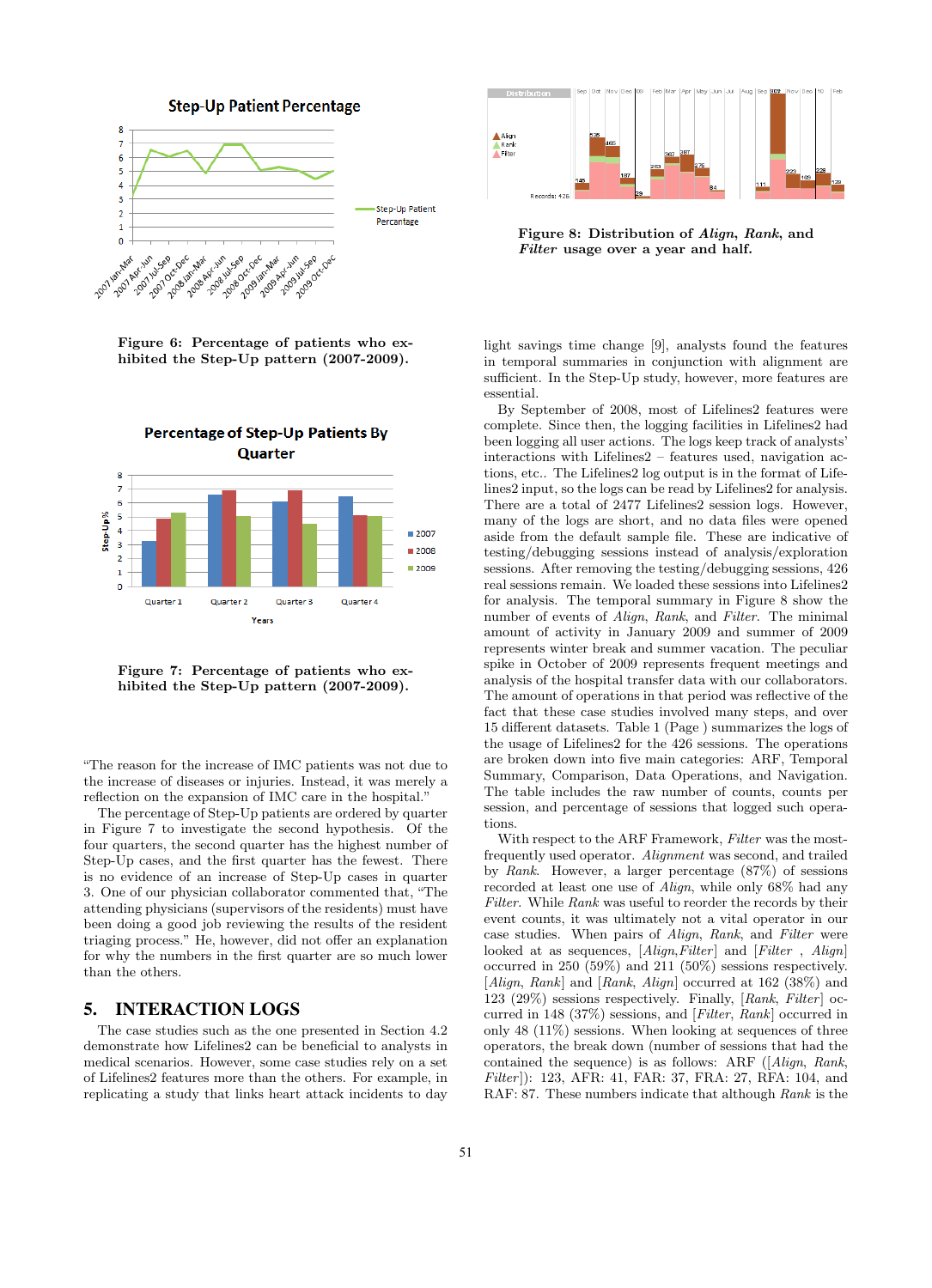| Operation                | Count | Ave.     | $\overline{\%}$ |
|--------------------------|-------|----------|-----------------|
| ARF                      |       |          |                 |
| Align                    | 1680  | 3.94     | 87\%            |
| Rank                     | 260   | 0.610    | $42\%$          |
| Filter                   | 2564  | 6.019    | 68\%            |
| <b>Temporal Summary</b>  |       |          |                 |
| Show Summary             | 623   | 1.46     | $30\%$          |
| Temporal Selection       | 531   | 1.25     | 24%             |
| Comparison               |       |          |                 |
| Event Type Change        | 406   | 0.95     | 11\%            |
| Comparison Type Change   | 79    | 0.18     | 12%             |
| Group Change             | 406   | 0.95     | 12%             |
| Distribution Type Change | 179   | 0.42     | 13%             |
| <b>Data Operations</b>   |       |          |                 |
| Keep Selected            | 400   | 0.94     | 30%             |
| Remove Selected          | 96    | 0.23     | 18%             |
| Save Group               | 409   | 0.96     | 29%             |
| Change Group             | 687   | 1.61     | 23\%            |
| Navigation               |       |          |                 |
| Zoom In                  | 646   | 1.52     | $30\%$          |
| Zoom Out                 | 157   | 0.37     | 13%             |
| Time Range Slider        | 1865  | 4.38     | $29\%$          |
| Change Granularity       | 217   | 0.51     | 14\%            |
| Scroll                   | 6840  | 16.1     | $100\%$         |
| Collapse                 | 55    | 0.13     | 8%              |
| Expand                   | 30    | $0.07\,$ | $5\%$           |

Table 1: Operator usage in Lifelines2.

least popular of the three operations, when it is used, Rank is typically used prior to Align or Filter, or both.

30% of the sessions used temporal summaries, and 24% used selections in temporal summary. However, the average number of these operations across all sessions were over 1 per session. This means that in sessions that these operations were used, they were used many times, so much that the average count per record is brought up. The operations under the Comparison feature only occurred in 11- 13% of all sessions. However, analysts tended to change the event types in the comparison and the groups in the comparison heavily. Changing the type of comparison (Between Group/Within Group/Both) or the type of aggregation (Events/Reocrds/Events Normalized By Record Count) were less frequently used.

In these EHR case studies, analysts tended to use Keep Selected as opposed to Remove Selected in conjunction with filtering. Save Group occurred in 29% of the sessions while Change Group occurred only in 23%. This indicates that for some datasets, analysts would save a group, but not mchange into that group specifically. This situation occurs because Lifelines2 automatically brings the analysts to the newly created group without having them perform the group change themselves. By raw counts, Change Group, as expected, is used more frequently than Save Group.

The first thing to notice in the navigation operations is that Scroll (to pan vertically) is a dominant operation. Every session involved scrolling, and on average, each session has more than 16. Changing the Time Range Slider (to zoom or pan horizontally) was a distant second in usage in this category. In contrast, Change Granularity (temporal granularity) was not as popular. This may be attributed to the fact that using the Time Range Slider analyst can control the temporal range more finely. Even after using the cruder Change Granularity, an adjustment in the Time Range Slider was often necessary. Zoom In was used more often than Zoom Out. This is attributed to the that users can perform zoom out by using Change Granularity or use the Time Range Slider. Collapse Record and Expand Record were the least used features. These features collapses the vertical space of each EHRs to that more can fit in one screen, or expand them to see details more clearly.

# 6. A PROCESS MODEL FOR EXPLORING TEMPORAL CATEGORICAL RECORDS

Combining the log data, observations, interviews, and comments with our collaborators, we constructed the following process model for exploring temporal categorical records.

- 1. Data Acquisition
- 2. Examine data in visualization for confidence (overview/ browse)
- 3. Exploratory Search
	- (a) Iteratively applying visual operators
	- (b) Evaluate Results of manipulation
	- (c) Deal with unexpected findings
- 4. Analysis, Explanation
	- (a) Examine path of search as a whole
	- (b) Determine to what extent analysts are limited by
		- i. the design of the system
		- ii. the information contained in the data
	- (c) Refine existing questions
- 5. Report results to colleagues
	- (a) Document discovery
	- (b) Disseminate data
- 6. Move onto new questions

The information seeking process begins with data acquisition. Since Lifelines2 is not directly linked to the databases a hospital may have, we obtain our data through our physician collaborators and a database administrator. At the beginning of a medical case study, the physicians decide the scope of the data that they want to examine. We then request database administrators of the hospital to gather the requisite data from the EHR system. We then de-identify and preprocess them for our case studies. During the information seeking process, sometimes the analysts return to the data acquisition stage because they (1) become unsatisfied with the data, (2) found systematic errors in the data, or (3) want to incorporate more data for deeper analyses.

In our case studies, this stage typically takes a long time. The reason for the lengthiness in acquiring data lies in the complexity of the data, infrastructural or organizational barriers. For example, the desired data may reside in different databases, named using different IDs or codes, and the lack of documentation on the mapping from medical terminology to the terms used in the database schema. They may be difficult to search, and may require first finding someone who knows where it is. This stage can take from days to weeks, depending on how involved the case study is, ease in locating the data, and availability of physician collaborators and database administrators.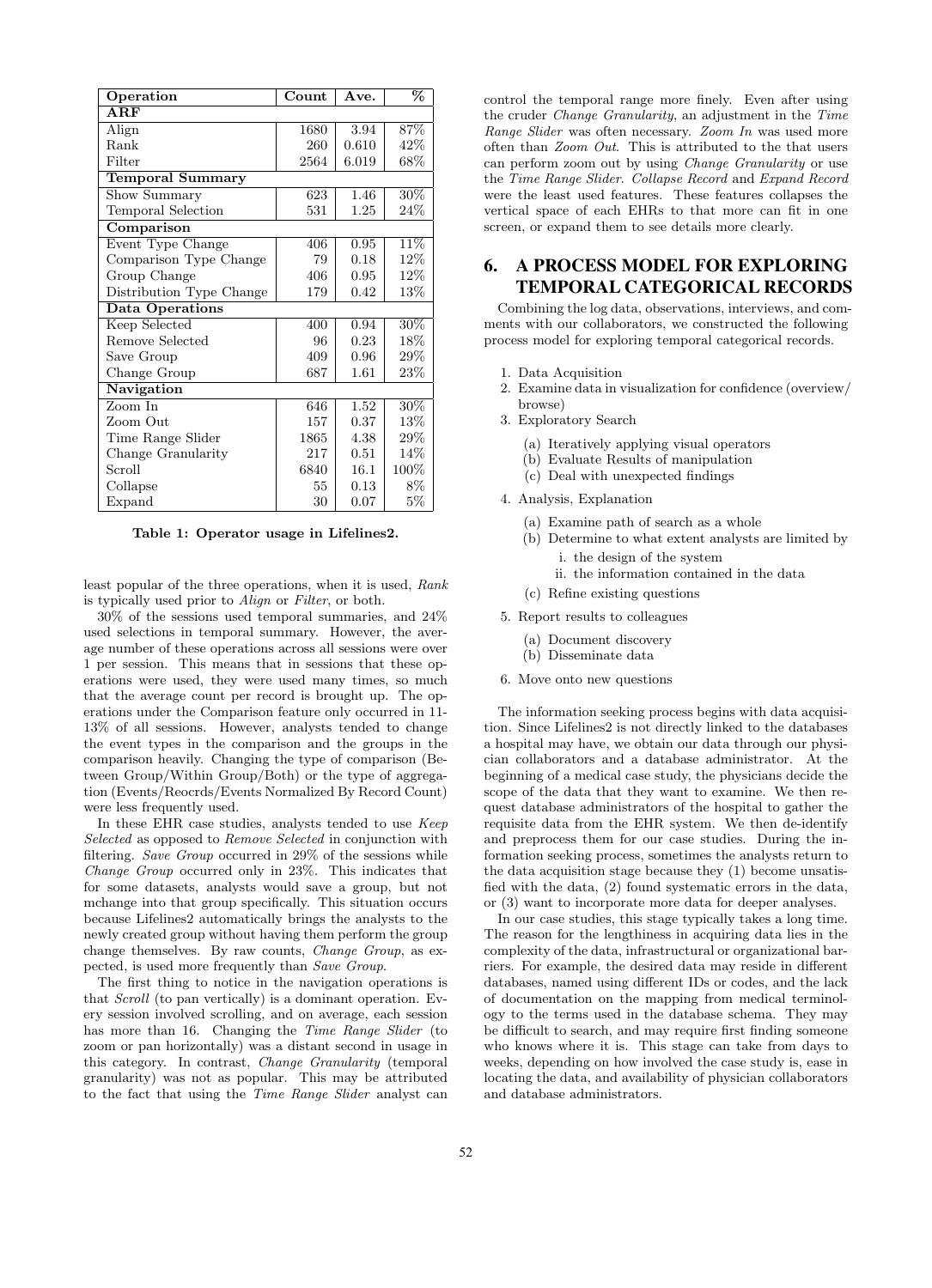When de-identification and preprocessing are complete, our physician collaborators would examine the data visually. They would cursorily browse and sometimes examine in detail the data to make sure the data reflects what they know. One of the most common results in visualizing data for the first time is the discovery of interesting artifacts (systematic errors, lack of consistency, etc.). For example, when the data in the mature heparin-induced thrombocytopenia case study was first converted, our physician collaborators found that some patients were given drugs after they had been discharged dead! We were able to find 7 of them and determine that they all occurred within one hour of their discharge dead events, and our physician collaborators concluded that this occurred because systematic drug database delays. For that case study, this incident raised questions on how reliable the time stamp was for drugs, and whether subsequent case study would be affected. We eventually found better data to circumvent this particular systematic problem. Sometimes, however, the data is not usable or is discovered to be unsuitable, so we would take a step back to the data acquisition stage.

After analysts gained confidence in the data and the visualization, they move onto Stage 3 – Exploratory Search. They would start seeking answers to their questions or finding evidence for their hypotheses. However, in the process of seeking answers to one question, new questions often spawn when they notice interesting or unexpected data. At this point they would utilize their domain knowledge to try to explain what they see (for example, narrate about certain EHRs to aid their reasoning), or they would write down new questions for later exploration.

Analysts approach exploratory search differently. We have observed that analysts would apply alignment on different sentinel events in the same exploratory session to look at the data in different views. By using different alignment while showing distribution of certain events they care about, they aimed to find useful or telling "sentinel" events. Some analysts used a more traditional way for exploration: actively manipulate the display by ranking, filtering iteratively, or changing the temporal summary. Regardless of the strategy they used, alignment remained the strongest indicator on their focus on data. A change in the alignment event indicates a change of exploratory focus. Sometimes when the collaborators had aligned by one event, and realized that alignment would not lead them to the information they wanted to see, they would reformulate the question and subsequently used a different alignment. This had been observed with multiple physicians.

Another important observation of the analysts in exploratory search was that the analysts paid special attention to the change of data at each step of the interaction. The Lifelines2 log data confirms how often the physicians used Scroll to view record details. Closer analysis revealed that there are two hot spots where many scroll operations are performed. The first is when the analysts were examining the data in Stage 2. The second is after each align, rank, or filter operator had been applied. For example, identifying the nuances of the Step-Up query was accomplished in this step.

Aside from manual scrolling, our collaborators would also keep an eye on (1) the distribution of their favorite events in the temporal summary and (2) the number of records in view. We observed that when align, rank, filter and group operations are applied, the analysts would focus on these two things. They give the analysts a global feel of how the data is changing when they apply a variety of operations. In fact, in cases where heavy exploration was required, as in the early adoption heparin-induced thrombocytopenia case study, we noticed that the physicians kept their eyes fixed on the temporal summary as a variety of filters were applied. When we worked on the mature heparin-induced thrombocytopenia study [23], different physicians also showed the same tendency to focus on the temporal summaries as the data is being sliced and diced. By fixing their attention on the temporal summaries, they could get a good sense of what changed in the data, and how the operations they had chosen to perform changed it. They could then decide if they were on the right path of exploration. If they did not like a previously applied filter, they would backtrack to that previous state, and rethink their approach. In fact, our collaborators would even use the comparison feature on several previously created groups to examine if the paths of exploration seemed to be fruitful. Temporal summaries provided indispensable guidance to the physicians. Although focusing on temporal summaries was quick, our collaborators would still examine the records individually when they had the chance, though not exhaustively.

When our collaborators encountered unexpected discoveries, they would save the current data (with the discoveries) as a new group, and make a mental note to themselves to reexamine the saved group later. When they wanted to continue exploration using the data at a later time, they would export the current data into a new file. When they found something noteworthy, the annotation tool was used, sometimes in conjunction with the built-in screen capture in Lifelines2 – although annotation was recorded to only occur in 5% of all logged sessions (not listed in Table 1).

When our collaborators arrived at an interesting point where their questions might be answered, they would use their domain knowledge to analyze what they saw, and offer explanations (Stage 4: Analysis, Explanation). They would verify how they got there by looking at the groups they created before. They would then examine the data and decide whether their questions were answered.

Sometimes a dead-end was reached, and they would realize that more data was required, leading back to Stage 1. However, sometimes the dead-end was encountered because we were at the limitations of Lifelines2. This occurred when the analysis required features Lifelines2 does not support (e.g., numerical values). In these cases, unless we found a workaround, the case study would discontinue. Sometimes the limitations of Lifelines2 could be compensated by other systems. For example, in the heart attack and daylight savings case study, we used Excel as a platform to compute average incidents per day. In these cases, the case study may come to a stop but with fruitful results. Through this exploration process, our collaborators sometimes found that their original questions could not be answered or was not suitable. They would refine their questions. If they had noticed something during the exploration, they might choose to pursue the question again. This way Lifelines2 allows analysts to discover the questions they did not have before.

Finally, when a case study is completed and analysts arrive at a satisfactory point, analysts would prepare their findings. Our collaborators routinely keep subsets of EHRs that represent the fruit of their labor, screen shots, annotations, and spreadsheets created in our collaborative session.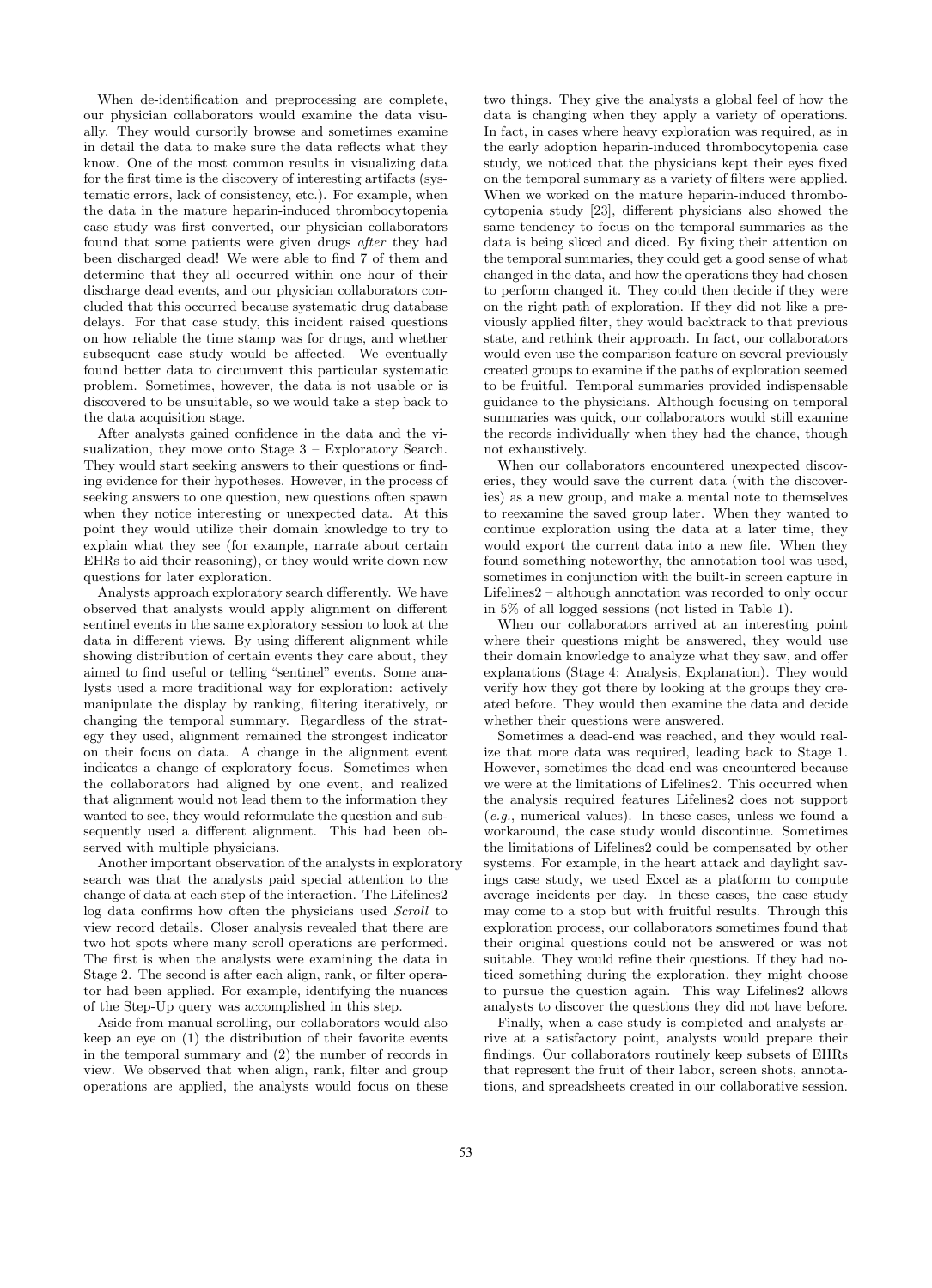They would take these results to show their colleagues or supervisors to argue for or against a procedure/policy change. They would also argue for the usage of technologies such as Lifelines2 for their daily work.

#### 7. RECOMMENDATIONS

The case studies, Lifelines2 logs, and observations have revealed some interesting user behaviors when dealing with multiple EHRs. They have also revealed the strengths and weaknesses of Lifelines2. We generalize these into the following six design recommendations for future developers of visualization tools for multiple EHRs.

- 1. Use Alignment The usefulness of alignment was evident in the Lifelines2 logs and from observations and collaborator comments. The user logs corroborate the findings of alignment in our previous controlled experiment[22]. When dealing with a large number of EHRs, the ability to use alignment to impose a strict relative time frame was important to our collaborators. It allowed for quicker visual scanning of the data along the alignment. The dynamism of alignment allowed the analysts to quickly switch perspectives and focus if they need to. The idea of "anchoring" the data by data characteristics for exploration had been successful in other visualization systems, and alignment seems to be one natural version of it for the temporal domain. Developing future visualization systems for EHRs should leverage on alignment for its power, flexibility, and wide range of applicability. We would encourage researchers to further explore alternative "anchoring" techniques in temporal visualization.
- 2. Show Details One surprising finding was that our collaborators liked to look at the details of the records. One piece of evidence is that Scroll was the most frequently used operation. Seeing and comparing the details of records seem to reassure the analysts that no data are missing, broken, or lost along the analysis process. Another piece of evidence was that the Collapse operator, which makes details harder to see, was hardly used. Our second recommendation is that detailed depiction of the records is important, even for multiple EHR visualization, and even if the primary view of the data was to be in an overview.
- 3. Overview Differently We observed that during exploration, our collaborators tended to focus on the overview most of the time to get a sense of what each filtering operator does, and only examine selected records in detail. However, Lifelines2 only provides overview in the form of temporal summaries. Additional concurrent overviews may be beneficial. For example, in additional the "horizontal" temporal summaries, additional "vertical" overviews can simultaneously show a different aggregation over records. Furthermore, a good vertical overview design may reduce the amount of Scroll necessary.
- 4. Support Richer Exploration Process The features in Lifelines2 that support branching in exploration are Save Group and Change Group. These rudimentary features were both used fairly frequently, and a lot of improvements are desired. As analysis process becomes more and more involved, information visualiza-

tion systems need to better support branched search, history keeping, and backtracking.

- 5. Flexible Data Type Some of the earlier case studies stopped because Lifelines2 does not provide support to numerical values. We discovered that depending on the focus of a medical scenario, sometimes our collaborators reasoned at a higher abstraction (categories), and sometimes lower (numerical values), and sometimes the abstractions change within the same scenario. Most visualization systems focus on either categorical data or numerical data. While current systems visualize machine-created abstractions [10, 16], but it is not clear whether these visualizations facilitate temporal analysis tasks. Our observations suggest that a visualization system that support temporal analysis seamlessly in multiple abstractions will be valuable.
- 6. Higher Information Density The amount of scrolling we recorded indicates that the amount of data our collaborators want to see is typically much larger than a screen can hold. It is important to improve information density in Lifelines2 and other time-line based visualizations,  $e.g., [26, 1, 5]$ . It is worth mentioning that a good solution to better "vertical" overview may solve this problem at the same time.

## 8. CONCLUSIONS

We believe the definition of a successful EHR system is not only the storage, retrieval, and exchange of patient data. It should support tasks its end-users care about, and it should be usable and useful. Only then will EHR systems provide value to its end-users and broaden its base of end-users. Collaborating with physicians over the past two and half years, we focused specifically on temporal categorical data analysis tasks. Using Lifelines2, our collaborators were able to make interesting discoveries and help improve patient care. We present a generalization of our eight case studies visualizing EHR data using Lifelines2. By analyzing the feature usage data, user comments, and study observations, we present an information seeking process model for multiple EHRs and a list of recommendations for future information visualization designers for EHR systems for the tasks of temporal data analysis. While some of our results are limited to capabilities of Lifelines2 applied to EHRs, we were able to draw several more general recommendations. In this era of vast opportunities for EHR systems, we have made only a small step towards visualization and interface design. We encourage the information visualization designers to continue building a user-centered, task-based design requirements and process models for the betterment of EHR end-users.

#### 9. ACKNOWLEDGMENTS

We appreciate the support from NIH-National Cancer Institute grant RC1CA147489-02: Interactive Exploration of Temporal Patterns in Electronic Health Records. We would like to thank MedStar Health for their continued support of our work. We would like to thank Dr. Mark Smith, Dr. Phuong Ho, Mr. David Roseman, Dr. Greg Marchand, and Dr. Vikramjit Mukherjee for their collaboration.

#### 10. REFERENCES

[1] R. Bade, S. Schelchtweg, and S. Miksch. Connecting time-oriented data and information to a coherent